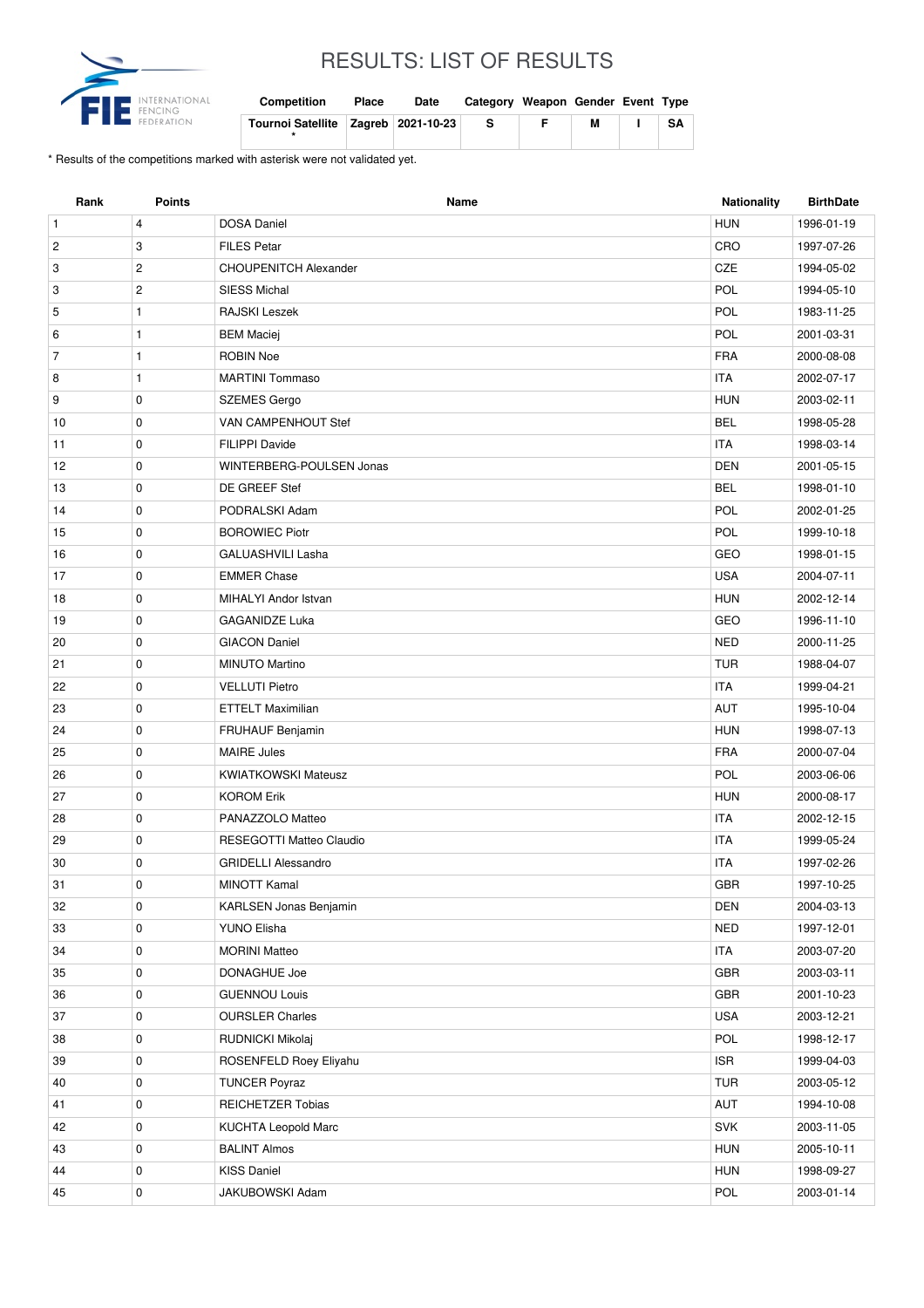| Rank | <b>Points</b> | Name                           | <b>Nationality</b> | <b>BirthDate</b> |
|------|---------------|--------------------------------|--------------------|------------------|
| 46   | $\mathbf 0$   | RZADKOWSKI Andrzej             | POL                | 1997-03-04       |
| 47   | $\mathbf 0$   | ZAKRZEWSKI Jan                 | POL                | 2000-01-12       |
| 48   | 0             | DE ALMEIDA Dominic             | <b>GBR</b>         | 1999-02-13       |
| 49   | $\mathbf 0$   | <b>FAZEKAS Arpad</b>           | <b>SVK</b>         | 2004-01-01       |
| 50   | 0             | RYKIND-BLARKE Christoffer      | <b>DEN</b>         | 2000-09-15       |
| 51   | $\mathbf 0$   | <b>HORVATH Kean</b>            | <b>HUN</b>         | 2005-07-14       |
| 52   | 0             | <b>MADER Joffrey</b>           | <b>FRA</b>         | 1998-07-22       |
| 53   | $\mathbf 0$   | <b>KAIN Martin</b>             | <b>AUT</b>         | 1999-04-11       |
| 54   | 0             | <b>CHIAPPELLI Tommaso</b>      | <b>ITA</b>         | 1999-01-29       |
| 55   | $\mathbf 0$   | <b>WOJTKOWIAK Adrian</b>       | POL                | 1998-09-06       |
| 56   | 0             | <b>TABAJDI Zsombor</b>         | <b>HUN</b>         | 2004-10-14       |
| 57   | $\mathbf 0$   | <b>KOMSIC</b> Ivan             | CRO                | 1990-05-28       |
| 58   | $\mathbf 0$   | <b>TOTUSEK Marek</b>           | CZE                | 2002-08-06       |
| 59   | 0             | <b>MAIOR Matyas</b>            | <b>HUN</b>         | 2000-06-29       |
| 60   | $\mathbf 0$   | <b>BRUNNER Remi</b>            | SUI                | 2001-09-13       |
| 61   | 0             | <b>GYORGY Bendeguz</b>         | <b>SVK</b>         | 2004-01-01       |
| 62   | $\mathbf 0$   | <b>PETRINI Felix</b>           | <b>SWE</b>         | 2001-02-05       |
| 63   | $\mathbf 0$   | <b>RHYS POLLITT Rafael</b>     | <b>GBR</b>         | 2003-02-25       |
| 64   | 0             | <b>CARASENA Cameron</b>        | <b>FRA</b>         | 2001-09-20       |
| 65   | 0             | <b>WAKIM Philippe</b>          | LBN                | 2000-03-06       |
| 66   | $\mathbf 0$   | <b>WILLIAMS David</b>          | <b>GBR</b>         | 2002-01-08       |
| 67   | 0             | FINSTERBUSH Ori                | <b>ISR</b>         | 2003-04-25       |
| 68   | $\mathbf 0$   | <b>BAGDANY Albert</b>          | <b>HUN</b>         | 2005-04-26       |
| 69   | $\mathbf 0$   | <b>OSTACCHINI Glen</b>         | <b>GBR</b>         | 1993-01-07       |
| 70   | 0             | <b>HURST Jake</b>              | <b>GBR</b>         | 2002-05-02       |
| 71   | $\mathbf 0$   | <b>ABRAHAMS Matthew</b>        | <b>GBR</b>         | 2000-02-10       |
| 72   | 0             | <b>KOZAK Mateusz</b>           | POL                | 1999-06-16       |
| 73   | $\mathbf 0$   | <b>ALBERT Virgil</b>           | <b>ALG</b>         | 2002-06-02       |
| 74   | $\mathbf 0$   | <b>BONATO Jacopo</b>           | <b>ITA</b>         | 2002-06-09       |
| 75   | 0             | NISTA Lorenzo                  | <b>ITA</b>         | 1993-01-21       |
| 76   | $\mathbf 0$   | <b>KASKOW Piotr</b>            | POL                | 2003-07-12       |
| 77   | $\mathbf 0$   | USICCO Leonardo                | <b>ITA</b>         | 2000-10-29       |
| 78   | 0             | LEE Yat Long                   | <b>HKG</b>         | 2000-09-16       |
| 79   | 0             | <b>EYUPOGLU Alp</b>            | <b>TUR</b>         | 2002-01-29       |
| 80   | $\mathbf 0$   | <b>KREJCIK Jan</b>             | CZE                | 1991-06-07       |
| 81   | 0             | SPOLJAR Borna                  | CRO                | 2002-04-23       |
| 82   | 0             | <b>MONDI Alberto</b>           | <b>ITA</b>         | 2002-08-09       |
| 83   | 0             | <b>TERTIPIS Konstantinos</b>   | GRE                | 2003-02-01       |
| 84   | $\mathbf 0$   | RAPOPORT Yaakov Ber            | <b>ISR</b>         | 1999-06-18       |
| 85   | 0             | <b>LECHNER Moritz</b>          | AUT                | 2000-04-13       |
| 86   | 0             | <b>GOREN Raz</b>               | <b>ISR</b>         | 2001-01-27       |
| 87   | $\mathbf 0$   | DE CRISTOFARO Mattia           | <b>ITA</b>         | 2006-09-17       |
| 88   | 0             | <b>SKORKA Csongor</b>          | <b>HUN</b>         | 2004-02-10       |
| 88   | 0             | <b>WOLF Adam</b>               | <b>HUN</b>         | 1999-07-06       |
| 90   | $\mathbf 0$   | WONG Vinson John               | <b>HKG</b>         | 1999-12-27       |
| 91   | $\mathbf 0$   | ROBSON Samuel Elijah           | SGP                | 2006-03-06       |
| 92   | 0             | <b>BENYUS Attila</b>           | <b>HUN</b>         | 2003-11-18       |
| 92   | 0             | <b>ISOLANI</b> Gregorio        | <b>ITA</b>         | 2004-02-05       |
| 92   | 0             | <b>MACHEK Vincze</b>           | <b>HUN</b>         | 2003-09-24       |
| 92   | $\mathbf 0$   | OSPINA LADRON DE GUEVARA David | COL                | 2000-01-31       |
|      |               |                                |                    |                  |